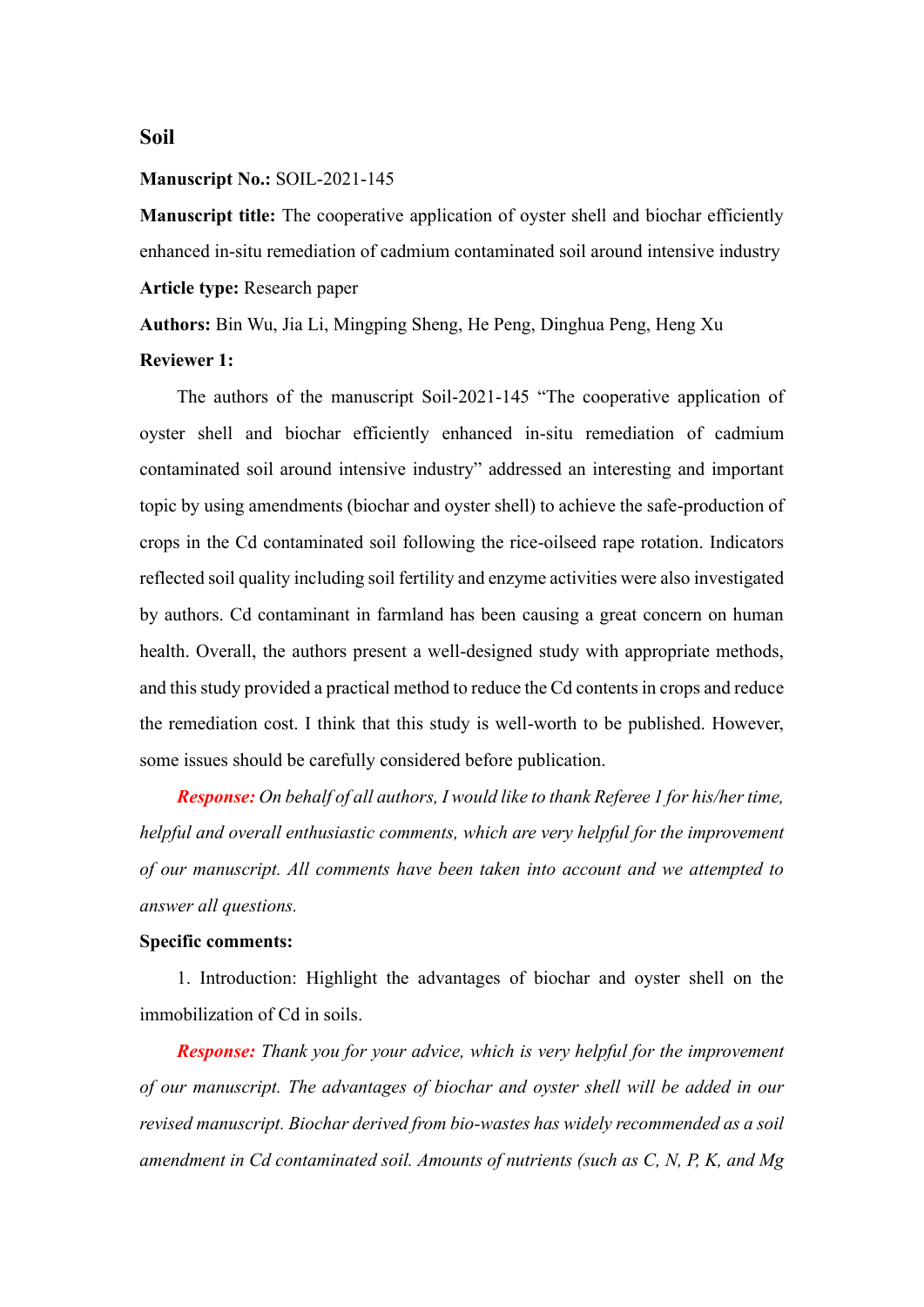*etc.) in biochar could improve soil fertility and promote plant growth. Moreover, biochar has a large surface area and plenty of functional groups, which are reactive to immobilize heavy metals. Oyster shell is a low-cost and largely available bio-waste product from oyster farming, which is a promising slow-release alkaloid has outstanding effects on pH adjustment and Cd immobilization in soils. Moreover, oyster shell as a low-cost product that can be largely applied in farmland.*

2. L70 functional groups, please specify it.

 *Response: The functional groups on the surface of biochar mainly include -OH, -COOH, C-O, C=O and C-H et al. The functional groups were will added in our revised manuscript.*

3. M&M: L107, I think that there should add a sentence "The main properties of biochar and oyster shell were presented in Table S1.".

*Response: Thank you for your kind advice. The sentence "The main properties of biochar and and oyster shell were presented in Table S1." will be added in our revised manuscript.*

4. M&M: More details should be provided in the experimental setup, such as water management.

*Response: Thank you for your kind advice. Detail experimental method will be provided in our revised manuscript.*

5. M&M: L133, Full name of the AAS abbreviation should be provided in the first time.

*Response: The full name of the AAS abbreviation (Atomic Absorption Spectroscopy) will be provided in our revised manuscript.*

6. M&M: L141-142, The format of references was incorrect, please check.

*Response: We will carefully check the format of references, which will meet the requirements of this journal.*

7. L175: I think that this part should be "Results" rather than "Results and discussion" because "Results" and "Discussion" in this manuscript were separated.

*Response: We are sorry for our carelessness. This mistake will be corrected in our revised manuscript.*